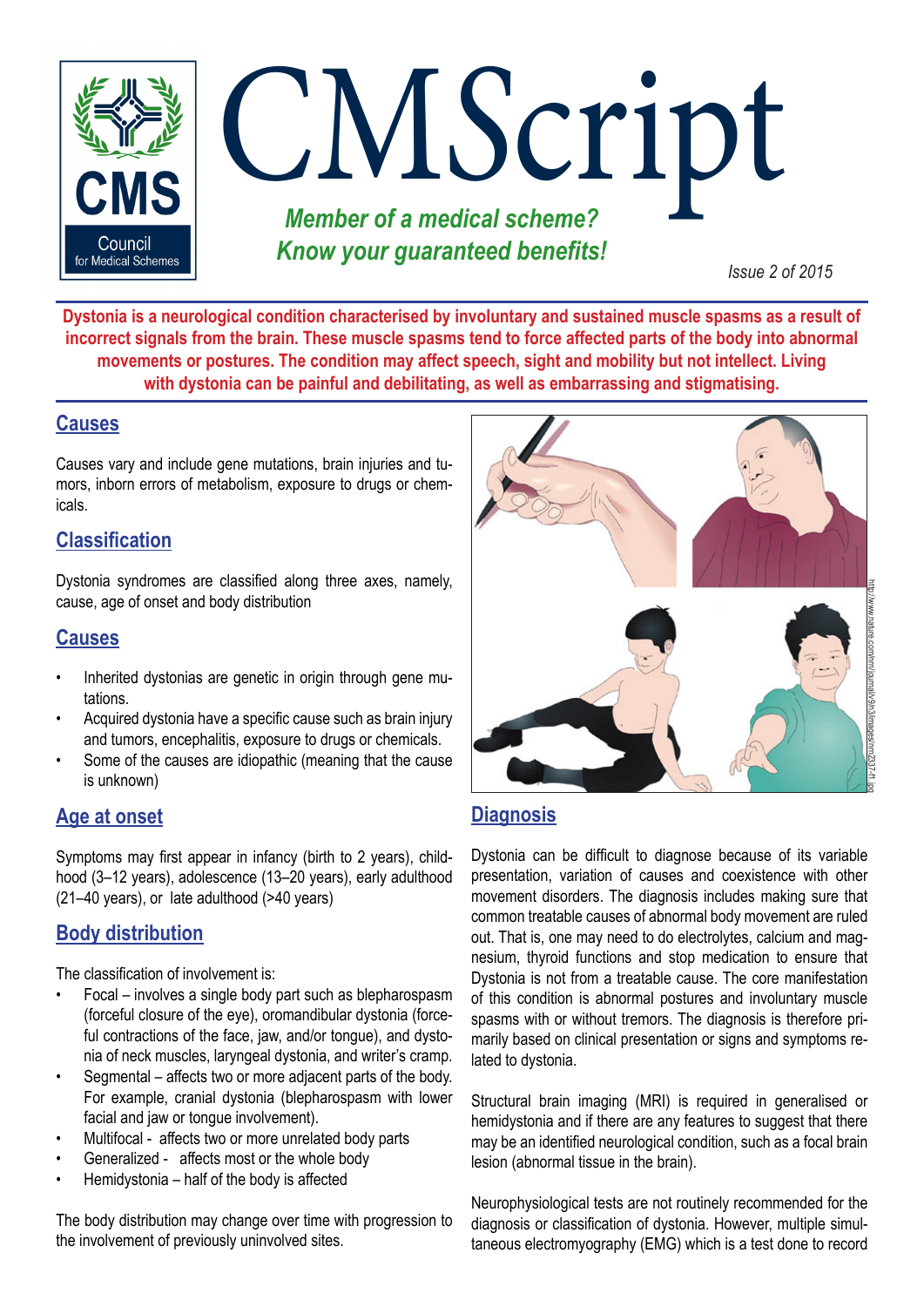the electrical activity of the muscles may contribute to the clinical assessment by showing characteristic features of dystonia.

# **Treatment**

#### Oral medication

These medicines are often used in the treatment of dystonia. Drugs such as anticholinergics, dopamine depleting agents, benzodiazepines, anti-epileptics and baclofen are used in the treatment of the condition. However, patients may be addicted to benzodiazepines.

#### Chemical denervation

Botulinum toxin (Botox) injections are injected into the affected muscles and are considered to have revolutionised the treatment of dystonia. The effect of the toxin wears off, therefore the injections are repeated every 12 weeks. Treatment is symptomatic.

#### Surgical options

These include peripheral denervation, intrathecal baclofen and deep brain stimulation (DBS). Where all other surgical treatments have failed to provide adequate improvement, DBS is considered a good option. In this procedure, two fine electrodes are inserted into the brain powered by a battery implanted in the chest. The electrodes send a pulse that changes the signals from the brain that cause the involuntary muscle spasms.

## Cognitive Behavioural Therapy (CBT)

Currently, CBT is considered an experimental treatment as there is little research evidence about the use of this therapy in dystonia. The principles on which CBT is based suggest that it may be helpful in managing the condition.

# **Referrals**

## **Physiotherapy**

In focal dystonia's, the use of rehabilitative physiotherapy in treating the condition is well developed and structured. It aims to give patients as much independence as possible and also helping in correcting the affected function through specific interventions. Despite therapeutic handling methods being useful for generalised dystonia's, the dystonic posture or movement tends to return when the therapist stops the treatment.

## Pain management

Pain resulting from dystonia can be in the muscles affected by spasms, or in joints where bone surfaces rub together due to twisting of posture and limbs. The resulting intractable pain sometimes dominates the patient's life and might be unresponsive to medication. Sometimes such patients are referred to a pain specialist for pain management.

#### Speech and language therapy

For patients with oromandibular and generalised dystonia's with articulation difficulties, mouth and swallowing exercises help to reduce the risk of choking. For those with spasmodic dysphonia, techniques to help them speak include breathing exercises and ways to make best use of the voice and sound, albeit with limited effect.

## Occupational therapy

Occupational therapy can help people with dystonia with practical ways of dealing with everyday tasks allowing them to live as independently as possible at home, at work or in their studies. Support includes identifying ways of dealing with difficult tasks and recommending alterations or adaptations in the home, school or workplace environment.

#### **Podiatry**

Patients may experience gait problems and struggle to look after their own feet because of poor mobility, poor dexterity or problems caused by uncontrollable muscle spasms. Podiatrists help them to address these problems using foot orthotics to assist with gait problems.

## Psychiatrist / psychologist / counsellor

Dystonia is not a mental health condition but it can precipitate severe depression and anxiety due to pain, stigma, employment difficulties and social isolation. Psychological therapies and counselling therefore play an important role in managing the condition.

#### Genetic Counselling

Adults with genetic forms of dystonia who are considering having children may have concerns about their children also developing dystonia. They may decide to seek genetic counselling to help inform their decision making.

## **What is covered under PMBs?**

Dystonia is a PMB condition under Diagnostic Treatment Pair (DTP) code 341A. The DTP refers to Basal ganglia, extra-pyramidal disorders; other dystonia's NOS. The treatment component specified for this DTP is initial diagnosis; initiation of medical management.

All medical schemes are required by law to pay for the diagnosis, treatment and care costs of PMB conditions as prescribed. In case of dystonia, the medical schemes are required to pay for the initial diagnosis; initiation of medical management as PMB level of care.

Initial diagnosis includes all the tests done to confirm or exclude the condition whilst initiation of medical management applies to the first prescription of medication.

Whilst the disease is debilitating and requires continuous care to improve functionality, it is covered as a prescribed minimum benefit for initial diagnosis and initiation of medical management. Some schemes may fund for continuation of care from discretionary risk pool benefits, day to day benefits or from the medical savings account. In cases where members do not have cover and cannot afford out of pocket payments for continuation of